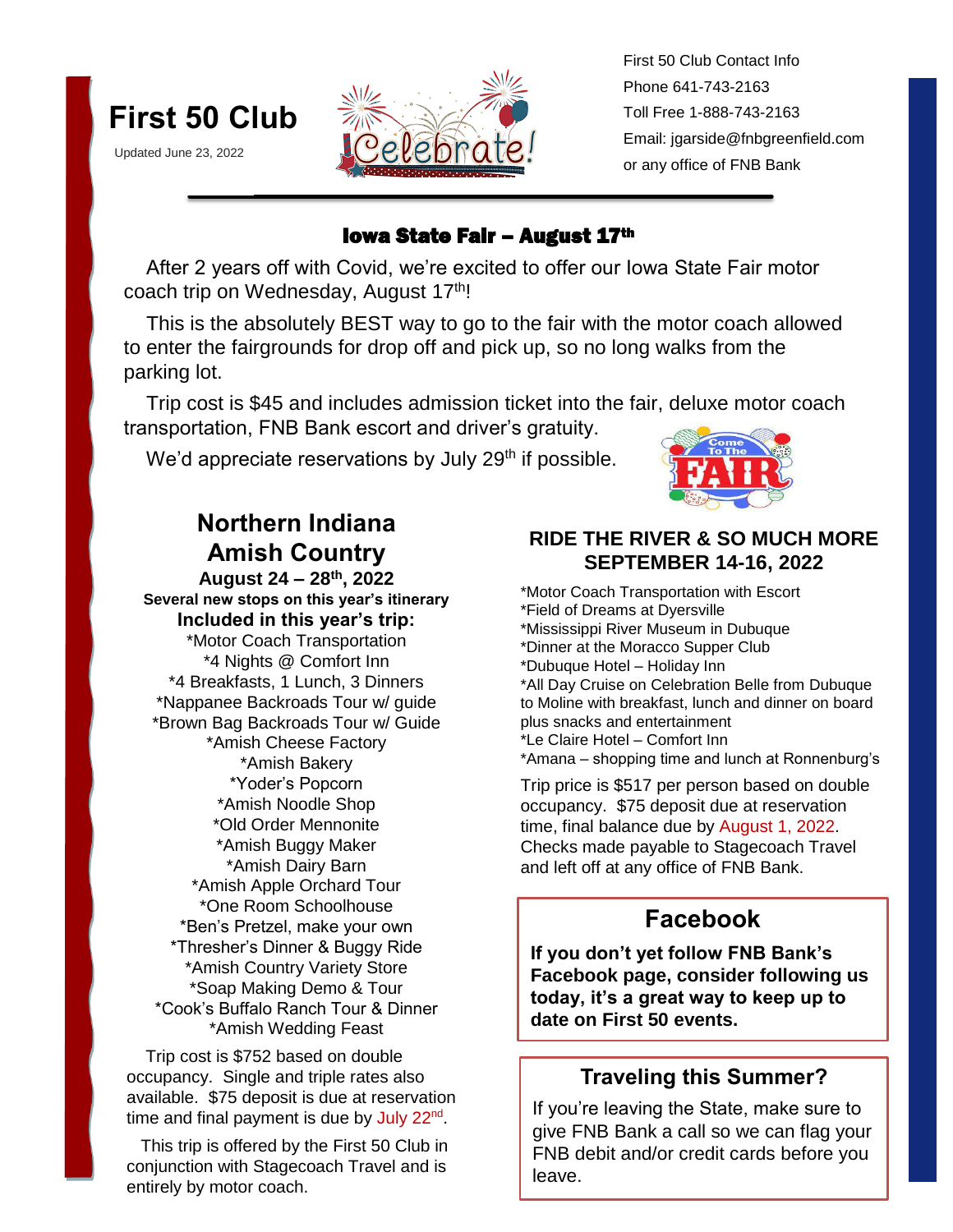## **Montana Exploring Big Sky Country Summer 2023**

Tour Includes: \*11 Days \*15 Meals \*All Hotels \*Round Trip Flights \*Motor Coach \*Baggage Handling \*Bozeman \*Yellowstone \*Gardiner \*Old Faithful \*Paradise Valley \*Glacier Natl Park \*Whitefish \*Flathead Lake \*Missoula \*Paradise Valley \*Smokejumper Base \*Gates of the Mountains \*Lewis & Clark Center \*Mammoth Hot Springs

 This trip will be a small group exploration trip with Collette Vacations. These trips are great because there are never more than 20 to 25 people.

 Trip also earns you a \$150 loyalty credit to be used on a future trip with us!



# **Travel Corner**



 Is there a destination you've always wanted to go to? With our partnership with Collette Vacations, we can offer over 100 itineraries all around the globe.

 Please contact us if you have a certain destination and we'd be happy to give you a full itinerary, dates and pricing.

 Regardless of where you go or when you travel, you still get all the advantages of group travel!

## **Do you Fly?**

Remember the Real-ID license will be required for all airlines in 2023. See your local DOT office to get your Real-ID. If you have a valid passport this will also work as a substitution to the Real-ID license.



*In a world where you can be anything, be kind*

#### **Niagara Falls, NY City, Washington D.C. Departures September 2nd or 23rd, 2022**

Our 9-day trip will start in Washington D.C. and include a driving tour of the city with stops at all the monuments. You'll also tour Arlington National Cemetery, White House Visitor Center and the National Air and Space Museum.

We'll travel through Pittsburgh, PA where you will ride the Duquesne Incline and learn about the city's history.

You'll then travel through the Great Lakes port of Erie touring Erie's wine country along the way to Niagara Falls.

Once in Niagara Falls you embark on a boat cruise to the base of the falls. You can enjoy the view from both the US side and Canadian side.

Traveling to New York City, stop at Corning, NY for a tour of the Corning Museum of Glass.

Once in New York City you'll enjoy breakfast at a local diner, have a guided tour of the "Big Apple" and visit Greenwich Village, Wall Street district, Chinatown and Central Park along with the Empire State Building and 9/11 Museum & Memorial.

This trip also offers a chance to book a pre-night in Washington D.C. and/or a post night in New York City for more time to enjoy the sites.

Link to the brochure is currently available on the First 50 website, paper brochures are available by stopping by any office of FNB or calling for one to be mailed. This trip is offered with Collette Vacations and earns each person a \$150 credit to be used for a future trip.

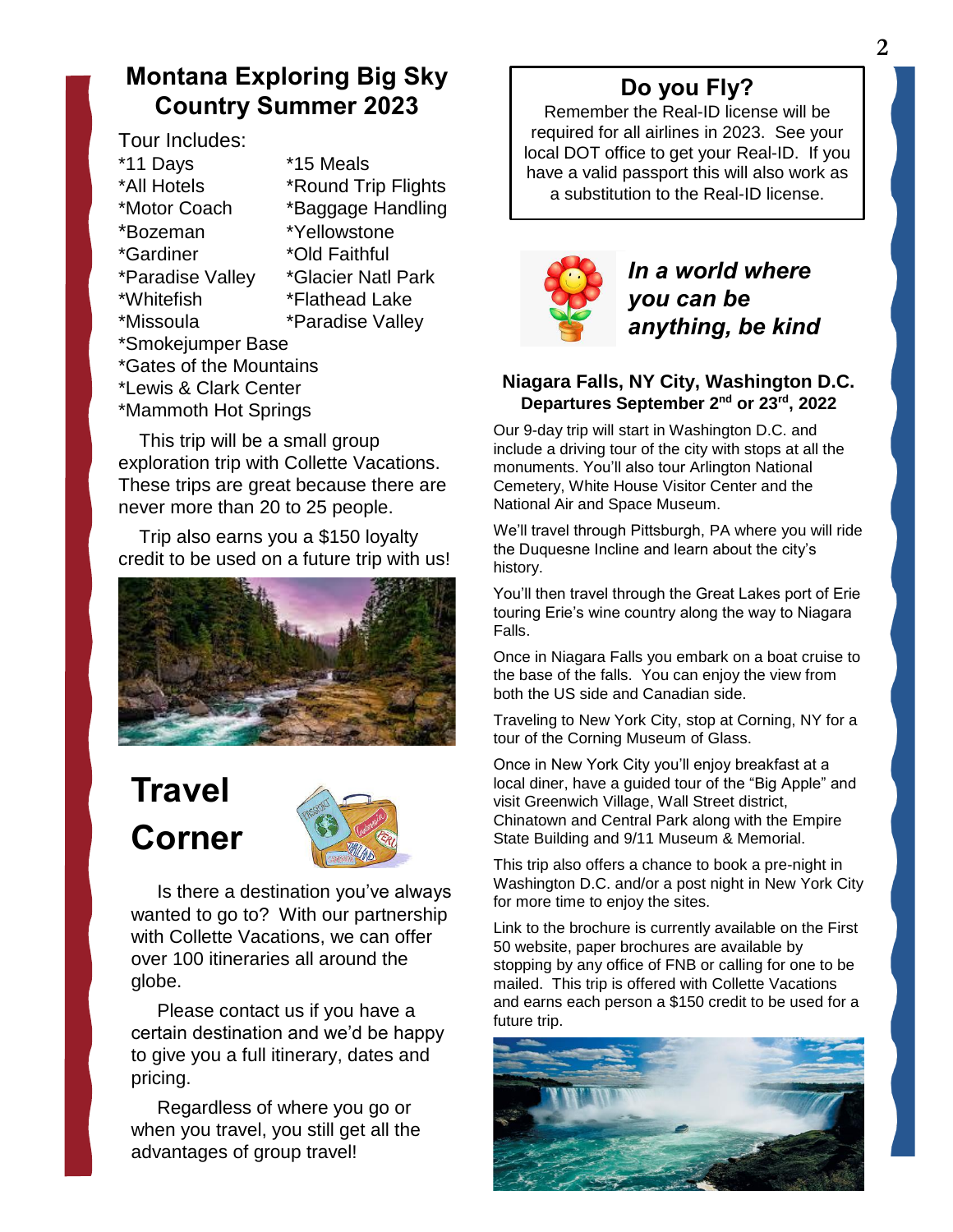### **Treasures of the Nile**

Step back in time and explore thousands of years of history, legend, and lore as you walk amongst Egypt's timeless wonders.

This trip offers 4 nights on the river cruise ship Royal Lily as it moves down the Nile River stopping at different destinations along the way, your other 5 nights are at first class hotel in Cairo.

This trip includes:

\*4 Night/5 Day River Cruise \*5 Night Hotel Stay/Cairo \*Round Trip Flights \*Motorcoach on Tour \*Collette Tour Manager \*Karnak Temple \*Luxor Temple \*Thebes \*Valley of the Kings \*Aswan \*Visit Unfished Obelisk \*Felucca Boat Ride \*Philae Temple \*el-Moez Street \*Pyramids of Giza \*Great Sphinx \*Grand Egyptian Museum \*21 Meals ……………….and so much more

 This trip is offered in January, February, March, October and November of 2023. Call us for more information!



### **Nashville, Pigeon Forge & The Ark October 21-28, 2022**

This is prime season for Fall Foliage in the Smoky Mountains

Included Highlights: \*Motor Coach Transportation \*7 Nights Lodging \*12 Meals 7 Breakfasts, 1 Lunch, 4 Dinners at: Paula Deen's in Nashville Dolly Parton's Stampede/Show in Pigeon Forge Applewood's Farmhouse Restaurant Dinner at Hatfield & McCoy Theater \*Comedy Barn Show \*Country Tonight Theater Show \*Guided Tour of Smoky Mountain National Park \*The Ark, Life Size Recreation \*Grand Ole Opry in Nashville

Trip per person is \$1,628 based on double occupancy. Single rate also available. Payment is due by October 1<sup>st</sup> and made payable to Stagecoach Travel and dropped by or mailed to any office of FNB Bank.

### **2022 CALENDAR**

**July 17-23 Maine August 17 Iowa State Fair One Day Trip August 24-28 Northern Indiana Sept. 2 or 23rd Niagara Falls, NY City, DC Sept 14 – 16 Ride the River Sept. 22-28 Utah's National Parks Sept. 30-Oct. 7 Colors of New England Oct. 21-28 Smoky Mountains/Nashville Nov. 10-13 Branson Nov. 17-20 New York City Holiday Dec. TBA Holiday Trip Dec. 13 Holiday Party**

## **International Currency**



Are you traveling out of the country this year? If so let FNB Bank help you with all your foreign currency needs. Currency for most countries can be ordered in for you to conveniently pick up at any of our offices, 1 week advance notice is appreciated.

### **Colors of New England Several September and October departure dates available**

 This trip journeys through charming and vibrant New England and their outstanding fall foliage. Trip visits Massachusetts, Vermont, Maine & New Hampshire.

\*Boston Tour \*Freedom Trail \*Faneuil Hall \*Beacon Hill \*Woodstock \*Quechee Gorge \*Cold Hollow Cider Mill \*Stowe \*Trapp Family Lodge \*White Mountains \*Rocks Estate \*Casco Bay \*Kancamagus Highway \*North Conway \*Lake Winnipesaukee \*Wolfeboro \*Portland Head Light \*Portland Harbor \*Maple Sugaring Demo \*Kennebunkport \*Walker's Point \*Old Port \*7 Night Hotel Stay \*Round Trip Air \*Motor Coach on Tour \*10 Meals \*Baggage Handling \*Tour Escort

- 
- 
- \*Ben & Jerry's Ice Cream Factory Tour
- \*Light House Touring …..so much more

A link to the brochure is currently on our web site www.fnbgreenfield.com under the First 50 tab. Brochures are available also in all FNB offices.

This trip is offered in conjunction with Collette and earns you a \$150 loyalty credit to be used on a future trip.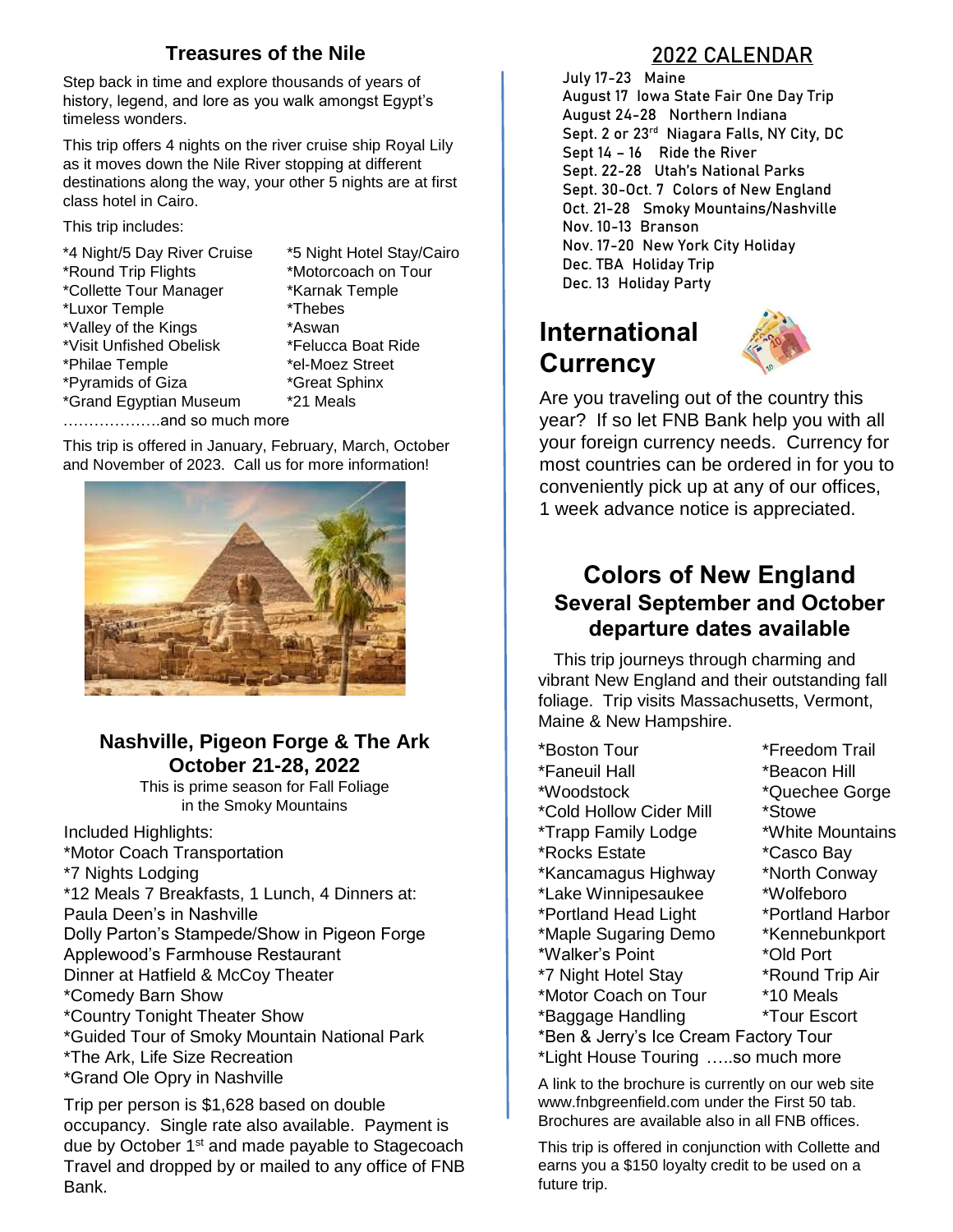## France Magnifique - April  $27<sup>th</sup>$  – May 8<sup>th</sup>, 2023

This 12-day trip will bask in the rich history, art, culture and romance of France. Trip Includes:

- 
- 
- \*Sainte Mere Eglise
- \*Brittany's Coast
- 
- 
- \*Notre Dame Cathedral
- 
- 
- **New York City Holiday November 17-20th, 2022** \*Versailles \*Royal Palace & Gardens \*Monet's Giverny
- There is nothing like New York City at Christmas \*Caen \*Normandy American Cemetery
	-
	- \*Le Mont St. Michel **the sounder to the tour.** \*Chinon
- $\frac{1}{2}$ \*Broadway Show \*6 Meals \*Loire Valley \*Chateau de Chenonceau \*Cher River
	-
	- $\mathsf{H}^{\mathsf{S}}$  is a contract to  $\mathsf{H}^{\mathsf{S}}$  . Excording to  $\mathsf{H}^{\mathsf{S}}$
- \*Statue of Liberty \*9/11 Memorial \*Round Trip Flights \*\*Motorcoach while in France \*\*\*\*\*\*\*\*\*\*\*\*\*\*\*\*\*\*\*\*\*\*\*\*\*\*\*\*\*\*\*
- \*16 Meals **\***Tours & Admission Included Sights \*Baggage Handling

#### while the Motorcoach Transportation while the Touring term in the Touring term in the Touring term in the Tour<br>Section while Touring the Touring term in the Touring term in the Touring term in the Touring term in the Tour **Brochures now available!**

- 
- 
- 
- 
- 
- \*Amboise \*Paris \*Banks of the Seine
	-
	-
	-







## **Branson November 10-13, 2022**

- \*Motor Coach Transportation
- \*3 Nights Lodging
- \*Luggage Handling
- \*All Meals while in Branson
- \*Christmas Light Tour
- \*7 Shows

-All Hands On Deck – a patriotic musical tribute to veterans & active servicemen includes Swing, Big Bands and Music of the 1940's

- -Clay Cooper's Country Express
- -Gene Watson
- -Down Home Country Show
- -#1 Hits of 60's
- -Miracle of Christmas at Sight & Sound Theater

Price is \$840 per person for double occupancy, contact us for single, triple and quad rates.

Payment due date is October 1<sup>st</sup>.

Checks should be made payable to Stagecoach Travel and left off at any office of FNB Bank.

| WORD SCRAMBLE        |  |
|----------------------|--|
| <b>WFORRIESK</b>     |  |
| <b>PEIEDDEENCNN</b>  |  |
| <b>DAREPA</b>        |  |
| <b>EFOMEDR</b>       |  |
| <b>FGLA</b>          |  |
| <b>NPCCII</b>        |  |
| <b>URMSEM</b>        |  |
| <b>EIBTLYR</b>       |  |
| <b>ERIACMA</b>       |  |
| <b>NITEUD STTSEA</b> |  |
| <b>JUYL</b>          |  |
| <b>SASTTE</b>        |  |
| <b>RTILEVOONU</b>    |  |
| <b>PTTOIARCI</b>     |  |
| <b>RASTS</b>         |  |
|                      |  |